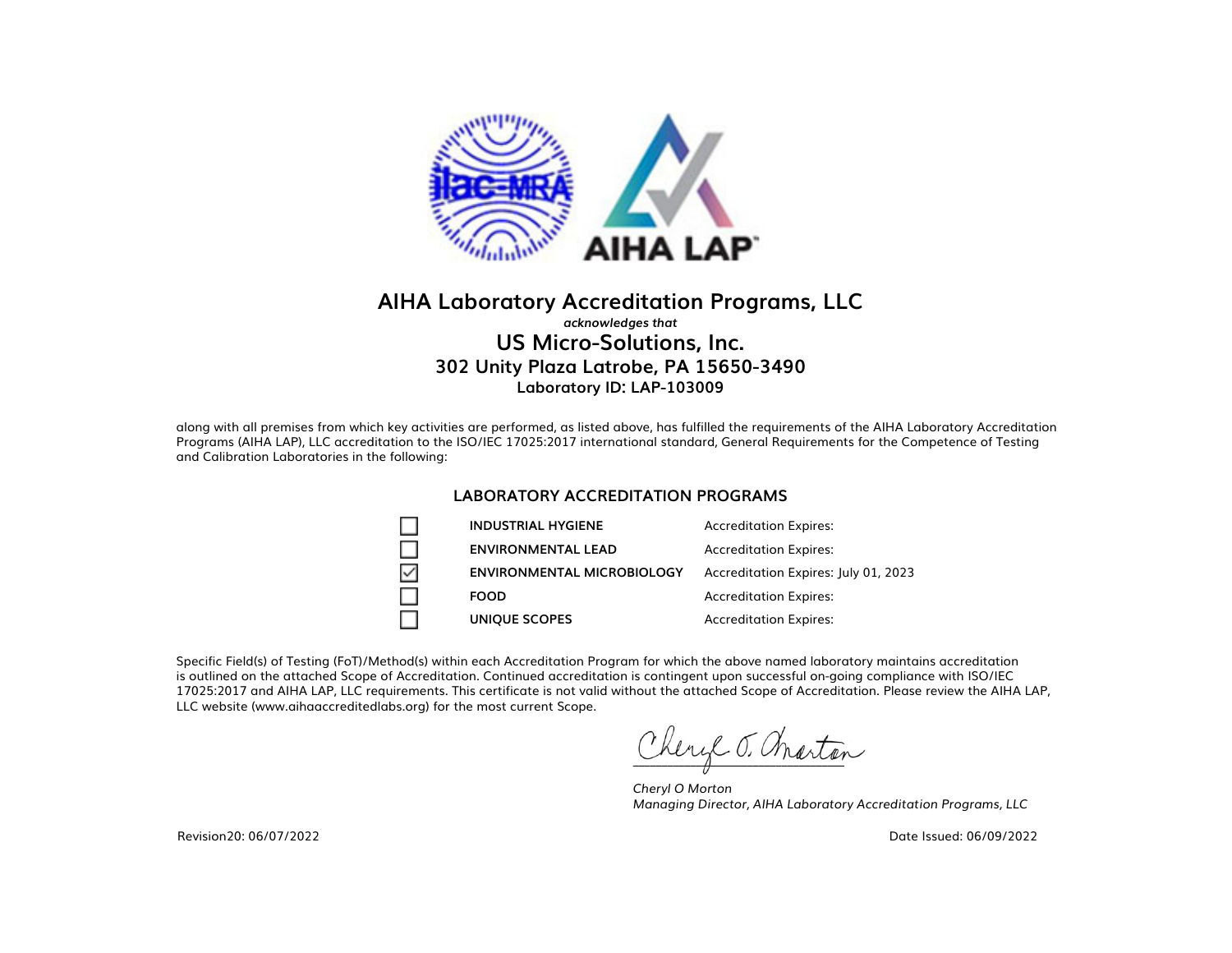

# AIHA Laboratory Accreditation Programs, LLC SCOPE OF ACCREDITATION

# US Micro-Solutions, Inc. **Laboratory ID: LAP-103009**

302 Unity Plaza Latrobe, PA 15650-3490 Issue Date: 06/09/2022

The laboratory is approved for those specific field(s) of testing/methods listed in the table below. Clients are urged to verify the laboratory's current accreditation status for the particular field(s) of testing/Methods, since these can change due to proficiency status, suspension and/or withdrawal of accreditation.

# **Environmental Microbiology Laboratory Accreditation Program (EMLAP)**

| <b>EMLAP Scope Category</b> | Field of Testing (FOT)     | Component, parameter<br>or characteristic tested | Method                                                                                                  | <b>Method Description</b><br>(for internal methods only)                                                                                                                                                                                                                                                                                                                                                    |
|-----------------------------|----------------------------|--------------------------------------------------|---------------------------------------------------------------------------------------------------------|-------------------------------------------------------------------------------------------------------------------------------------------------------------------------------------------------------------------------------------------------------------------------------------------------------------------------------------------------------------------------------------------------------------|
| <b>Bacterial</b>            | Air - Culturable           | Air                                              | MIC 03, MIC 04, MIC<br>05, MIC 15, MIC 18                                                               | In-house methods: MIC 03<br>- IEQ Sample Processing<br>MIC 04 - IEQ Culture<br><b>Quantitation MIC 05 -</b><br><b>USP Processing &amp; Analysis</b><br>MIC 15 - Mycobacteria<br>Culture MIC 18 -<br>Organism Identification                                                                                                                                                                                 |
| <b>Bacterial</b>            | <b>Bulk - Culturable</b>   | Bulks (liquid or solid)                          | MIC 03, MIC 04, MIC 08,<br>MIC 12, MIC 13, MIC 15,<br>MIC 16, MIC 17, MIC 34,<br>MIC 35, MIC 43, MIC 45 | In-house methods: MIC 03<br>- IEQ Sample Processing<br>MIC 04 - IEQ Culture<br><b>Quantitation MIC 08</b><br>- Heterotrophic Plate<br>Count MIC 12 - Heater<br>Cooler Water MIC 13 -<br>Duodenoscope Culture<br>MIC 15 - Mycobacteria<br>Culture MIC 16 - Media Fill<br>MIC 17 - Sterility Testing<br>MIC 34 - Spore Strips MIC<br>35 - Glass Fiber Spore<br>Discs MIC 43 - BART<br>MIC 45 - MRSA Isolation |
| <b>Bacterial</b>            | Escherichia coli (E. coli) | Swabs, Bulks<br>(liquids & solid)                | MIC 03, MIC 04, MIC 09,<br>MIC 10, MIC 11, MIC 18                                                       | In-house methods: MIC 03<br>- IEQ Sample Processing<br>MIC 04 - IEQ Culture<br><b>Quantitation MIC 09 -</b><br>Colilert MIC 10 - Sewage<br>Screen MIC 11 - Rapid<br>Sewage Screen MIC 18 -<br>Organism Identification                                                                                                                                                                                       |
| <b>Bacterial</b>            | Legionella                 | Swabs, Liquids                                   | MIC 06, MIC 07                                                                                          | MIC 06 In House:<br>Legionella Sample<br>Processing; MIC 07                                                                                                                                                                                                                                                                                                                                                 |

## **Initial Accreditation Date: 11/01/2003**